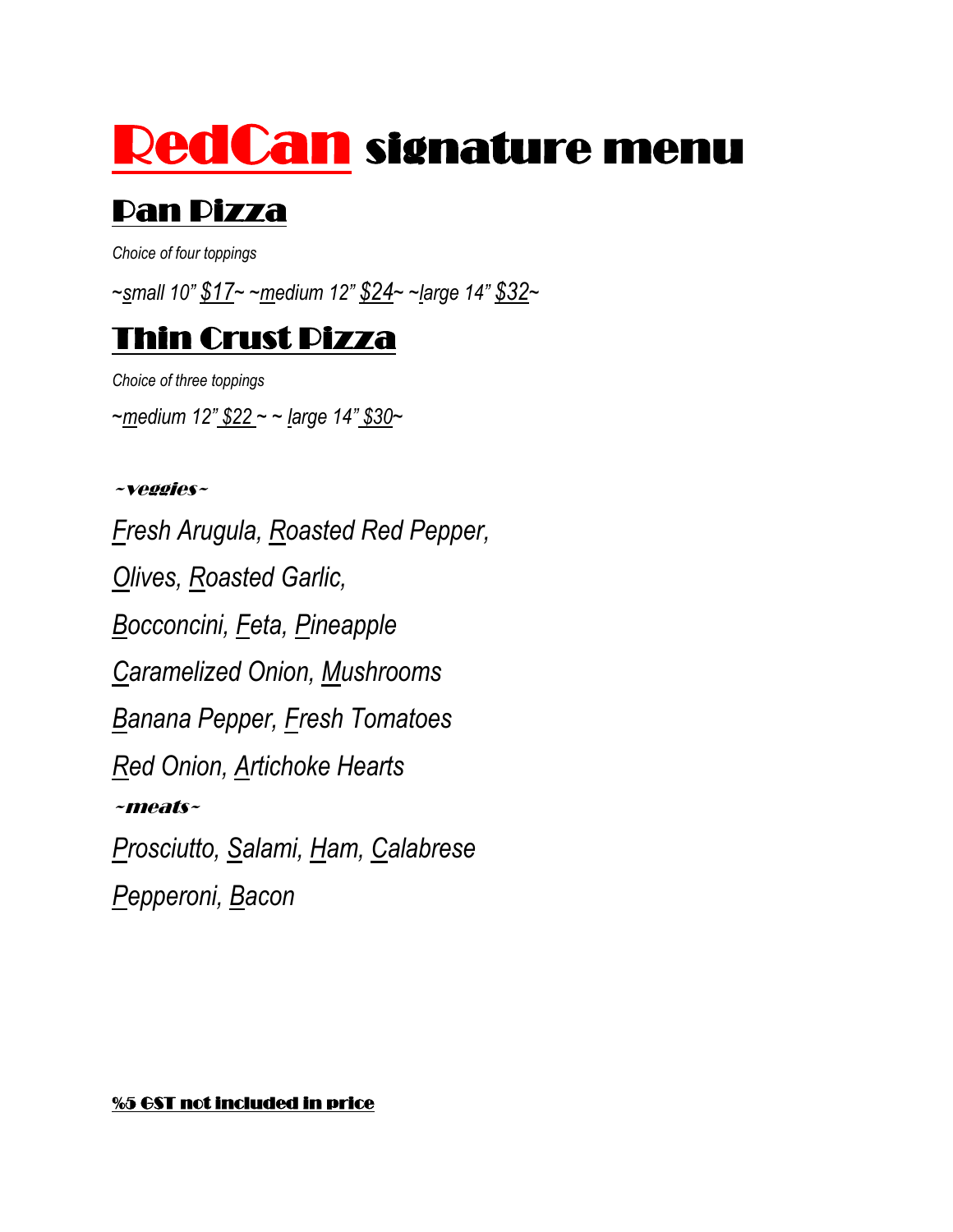# RedCan signature menu

### Signature Sandwiches \$16

#### *Meatball Sub with Basil Marinara*

*Mozzarella Cheese Blend & Fresh Arugula on House Made Hogue*

### Baguette Sandwiches \$13.50

*All sandwiches come with vine tomatoes & Lettuce on house made baguette*

*House Roasted Turkey Brie with Cranberry Mayonnaise*

*Brie Cheese…………………………………………………………….*

*House Roast Beef with Boursin Mayonnaise*

*Horseradish & Red Onion……………………………………………..*

*Black Forest Ham & Cheddar*

*Spicy Creamy Dijon……………………………………………………*

*Italian Deli with Grainy Mustard*

*Calabrese, Genoa Salami, Prosciutto & Roasted red peppers…..*

#### *Vegetarian with pesto Mayonnaise*

*Shredded carrot & beet, Artichoke Hearts & Brie Cheese…………*

# Baguette Sandwich Combo \$18.50

*Sandwich / Daily Soup……………Sandwich / Garden Salad* 

#### %5 GST not included in price